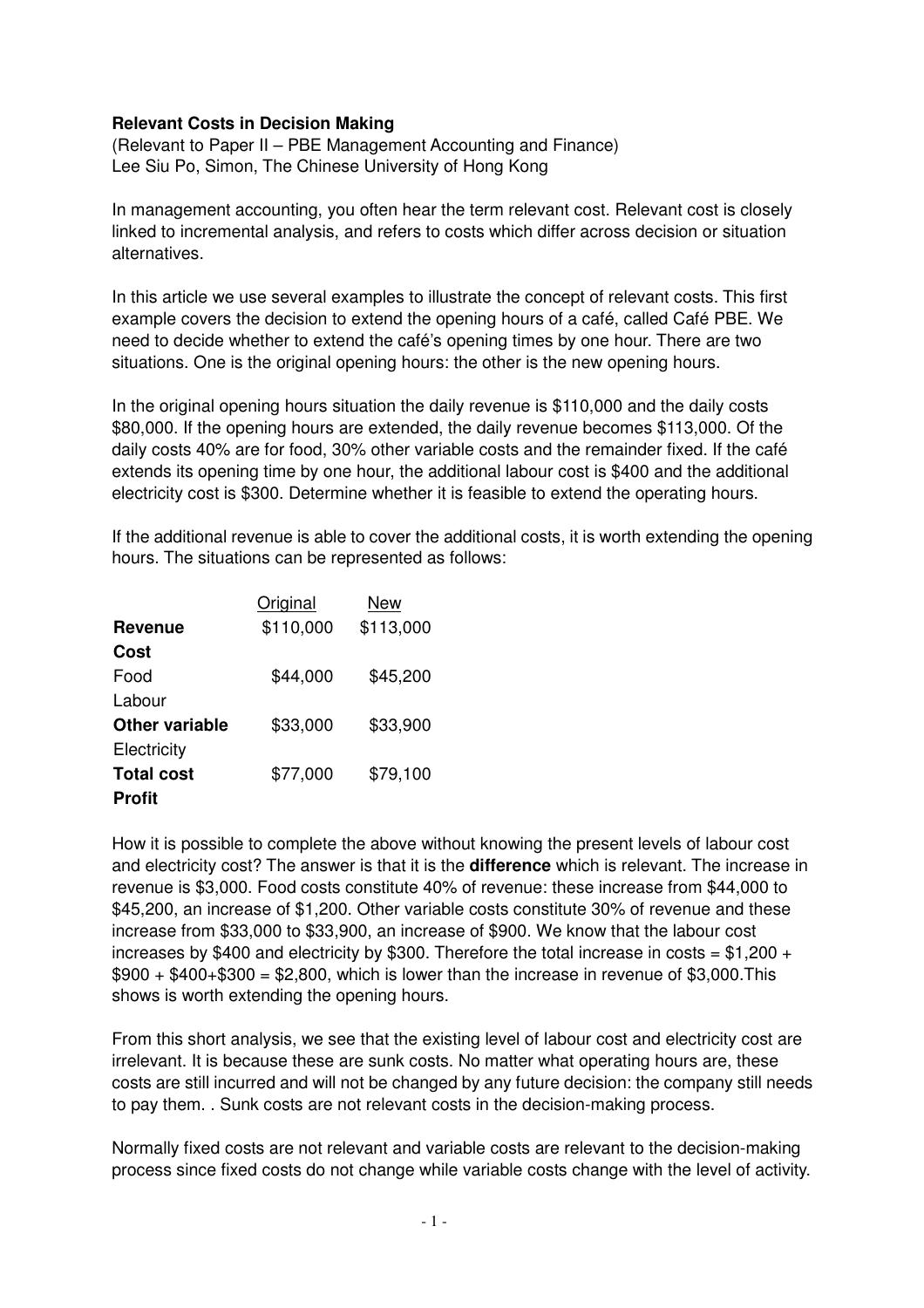However, it is not always right to determine whether a cost is relevant or not simply based on this definition. Sometimes it is just the opposite.

Let's return to the above example. The café staff receive fixed monthly salaries of \$x. This is a fixed cost and is irrelevant in any decision on extending opening hours since they will be paid the same, whether there is business or not. However, they will receive overtime pay of \$400 when the opening times are extended by one hour. This additional cost is relevant.

Let's use another example to illustrate. Suppose Café PBE wants to replace its stove. The existing stove has annual operating cost of \$16,000 and has a useful life of 4 years. It has a current book value of \$4,000. It would be replaced by a new stove with purchase price of \$12,000, annual operating costs of \$12,500 and the same useful life with zero salvage value.

Since both the old and new stove have the same useful life, we can compare them by noting the difference in operating costs and the purchase price. The new stove costs \$3,500 less in operating costs each year and total saved over four years is \$14,000. This cost saving (\$14,000) is more than the cost of purchase (\$12,000). This means it is worth replace the existing stove with a new one.

The book value of \$4,000 is not relevant here as book value is the difference between historical purchase cost and historical accumulated depreciation. It is a sunk cost and is irrelevant to the decision.

Another good example is the costs in moving a shop. Due to accelerating rent, the Causeway Bay branch of Café PBE is moving from location A to location B. The existing rent in location A is \$150,000 per month. Location B offers higher rent of \$180,000 per month but smaller area. The renovation cost for the new shop is \$200,000 and the term of the lease is 3 years. The existing renovation, which took place 3 years ago, cost \$150,000. It is expected that by moving to the new location the café will be able to increase monthly revenue by \$60,000, of which 40% is food costs.

Let's assess the feasibility of the move. The increase in monthly rent is \$30,000 compared with an increase in monthly revenue of \$60,000. Since 40% of the revenue is food costs, only \$36,000 is used to absorb the increase in rent.

|         | Original                     | <b>New</b> | Change   |
|---------|------------------------------|------------|----------|
| Revenue |                              |            | \$60,000 |
| Rent    | \$150,000 \$180,000 \$30,000 |            |          |

Over the whole three-year period, the increase in revenue after absorbing food costs is \$1,296,000. The increase in rent is \$1,080,000, which is lower than the increase in revenue. The difference is \$216,000. However, this branch needs to pay for the renovation of \$200,000. After deducting this part, the "profit" is \$16,000, which is feasible. Again the historical renovation cost is irrelevant as it has been paid.

In all three examples, we need to pay attention to whether the projected figures are reasonable or not, as this has an impact on the final decision. Also, there are qualitative factors to consider. We need to replace the stove if there is safety issue. In the first example,